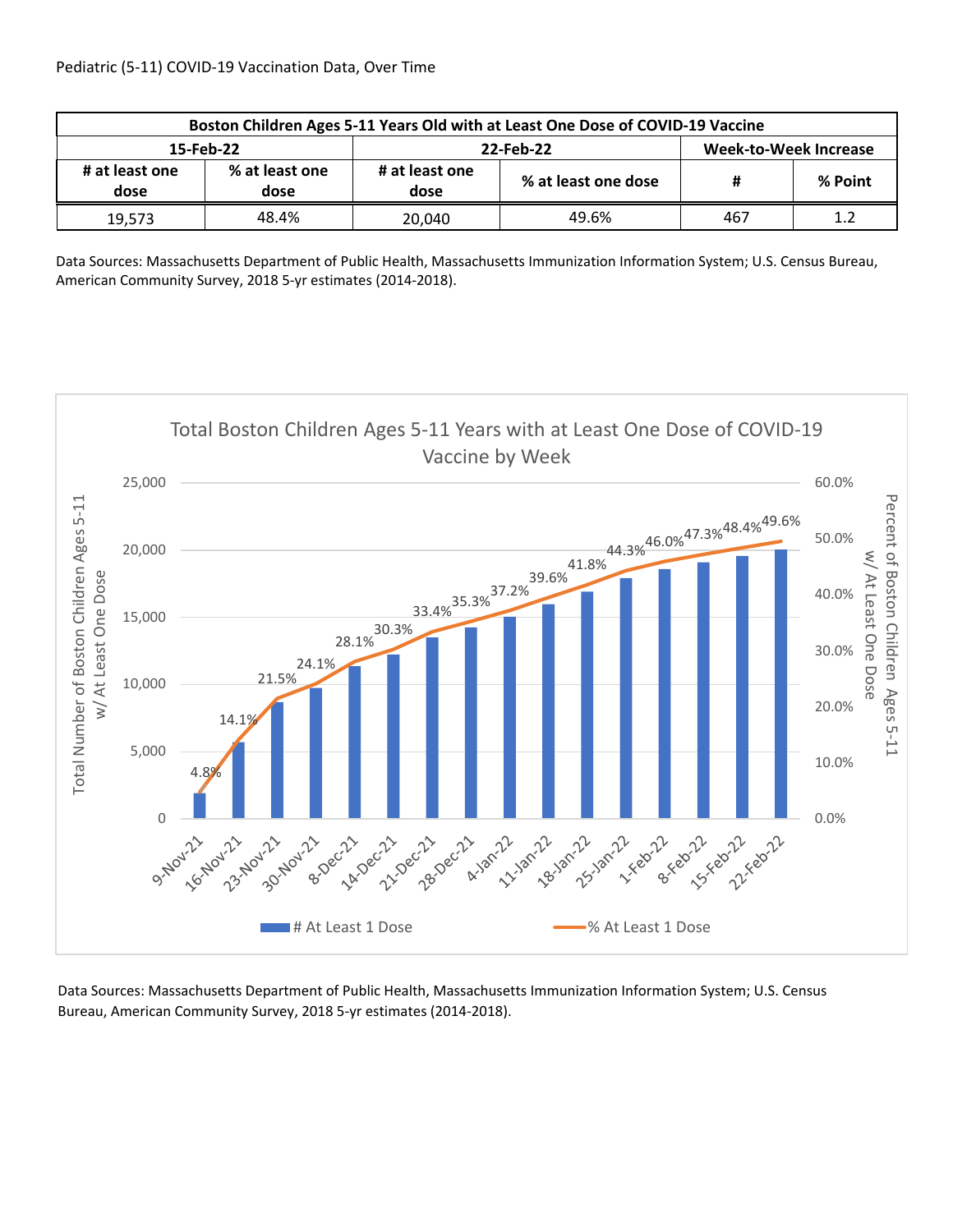

 Bureau, American Community Survey, 2018 5‐yr estimates (2014‐2018).Data Sources: Massachusetts Department of Public Health, Massachusetts Immunization Information System; U.S. Census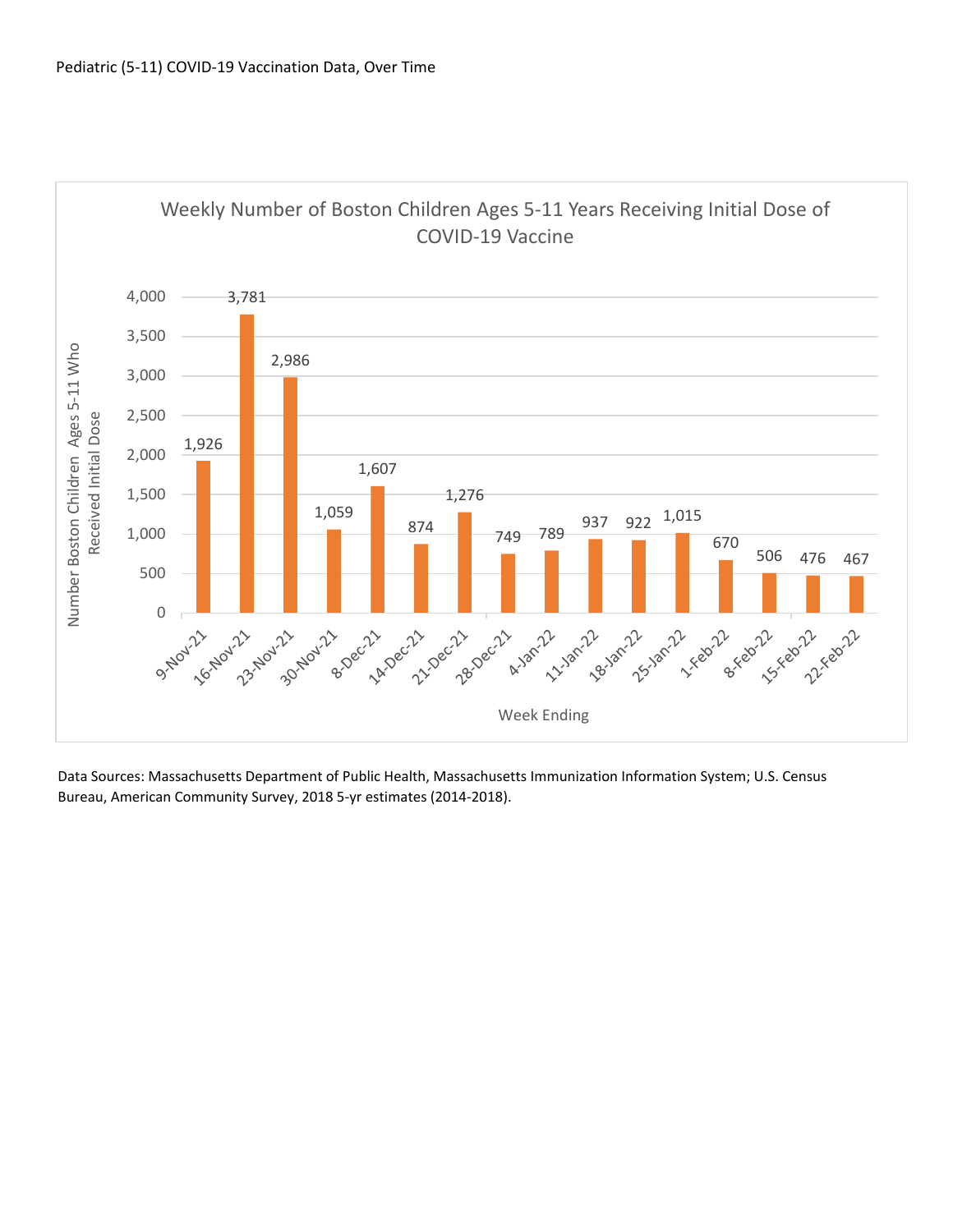| Boston Children Ages 5-11 Years Old who are Fully Vaccinated for the COVID-19 Vaccine |       |                       |                       |                              |         |  |
|---------------------------------------------------------------------------------------|-------|-----------------------|-----------------------|------------------------------|---------|--|
| 15-Feb-22                                                                             |       | 22-Feb-22             |                       | <b>Week-to-Week Increase</b> |         |  |
| % Fully<br># Fully Vaccinated<br>Vaccinated                                           |       | # Fully<br>Vaccinated | % Fully<br>Vaccinated | Ħ                            | % Point |  |
| 15,166                                                                                | 37.5% | 15,727                | 38.9%                 | 561                          | 1.4     |  |

Data Sources: Massachusetts Department of Public Health, Massachusetts Immunization Information System; U.S. Census Bureau, American Community Survey, 2018 5‐yr estimates (2014‐2018).



Data Sources: Massachusetts Department of Public Health, Massachusetts Immunization Information System; U.S. Census Bureau, American Community Survey, 2018 5‐yr estimates (2014‐2018).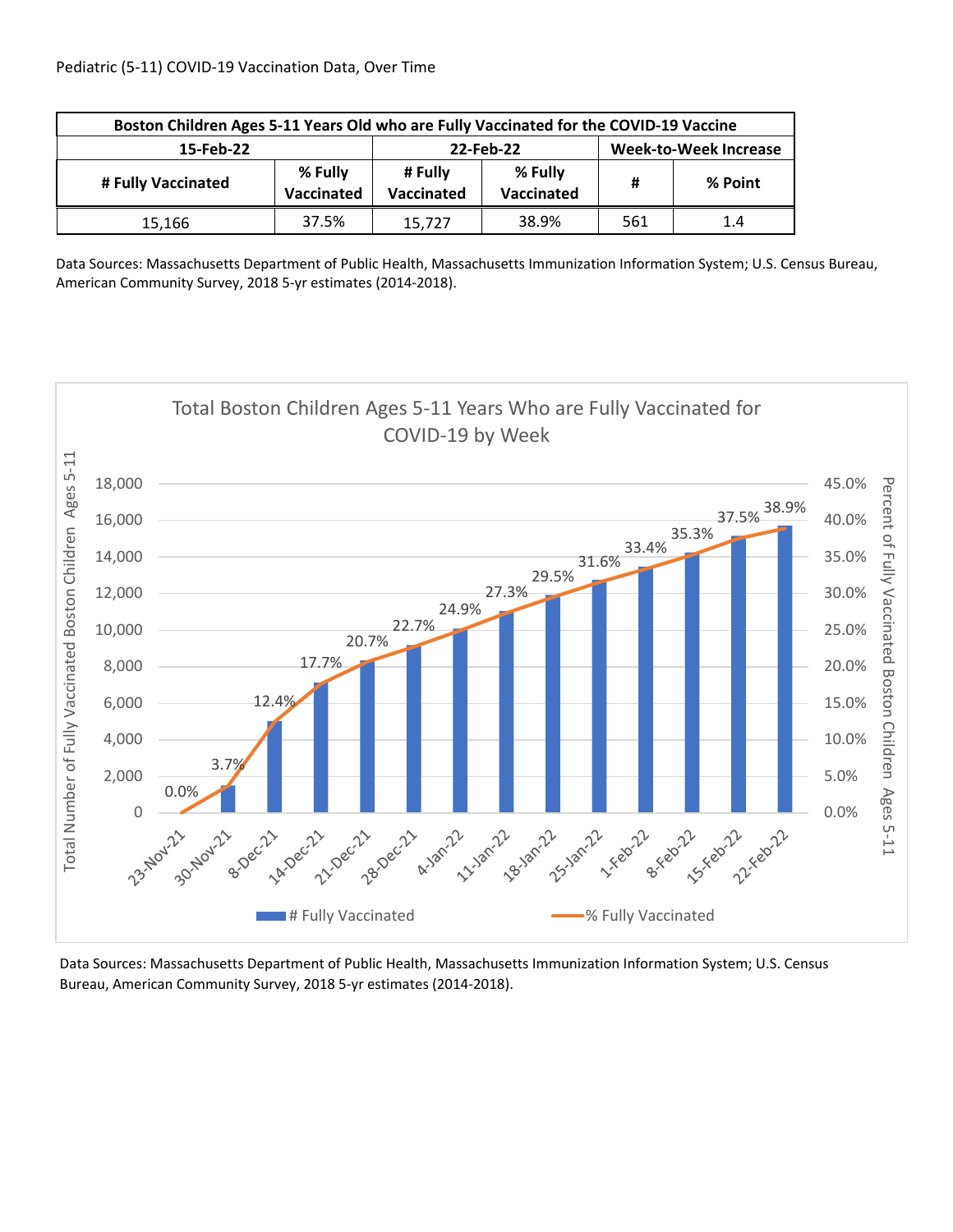

Data Sources: Massachusetts Department of Public Health, Massachusetts Immunization Information System; U.S. Census Bureau, American Community Survey, 2018 5‐yr estimates (2014‐2018).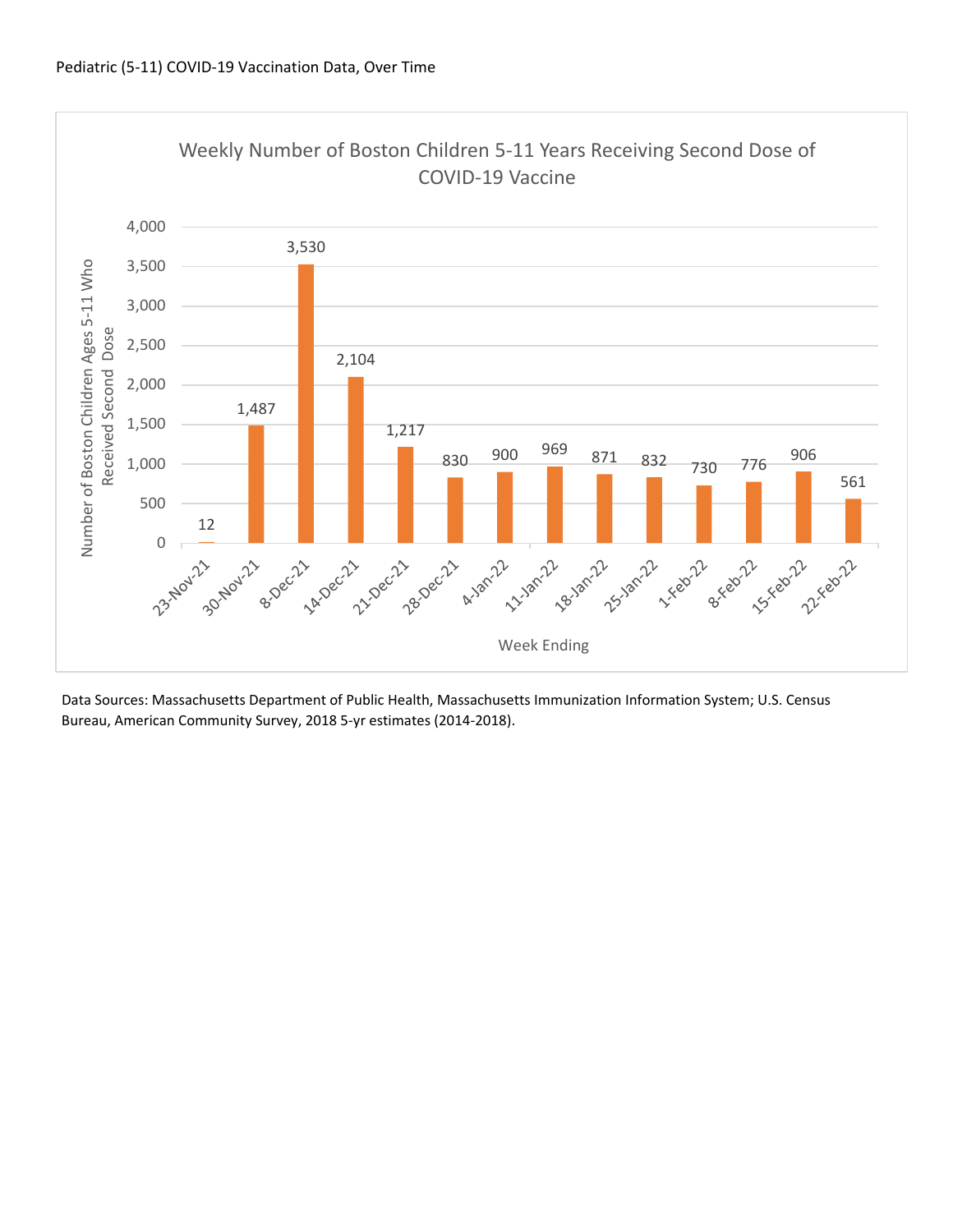

\* Total number of Boston children with at least one dose (5‐11 years old) is 20,040 as of 2/22/2022; population‐based percentages for children of other racial/ethnic groups (n=2,886) are not included in this chart due to unavailable comparable population data.

Asian/PI = Asian, Native Hawaiian, and Pacific Islander.

NOTE: Population estimates for the specified age group of children ages 5‐11 are not available by race/ethnicity. Therefore, the population size of children ages 5‐11 in each racial/ethnic group was approximated as follows: population estimate of children ages 5‐10 + 40% of the population estimate of children ages 10‐14.

Data Source: Massachusetts Department of Public Health, Massachusetts Immunization Information System; U.S. Census Bureau, American Community Survey, 2018 5‐yr estimates (2014‐2018).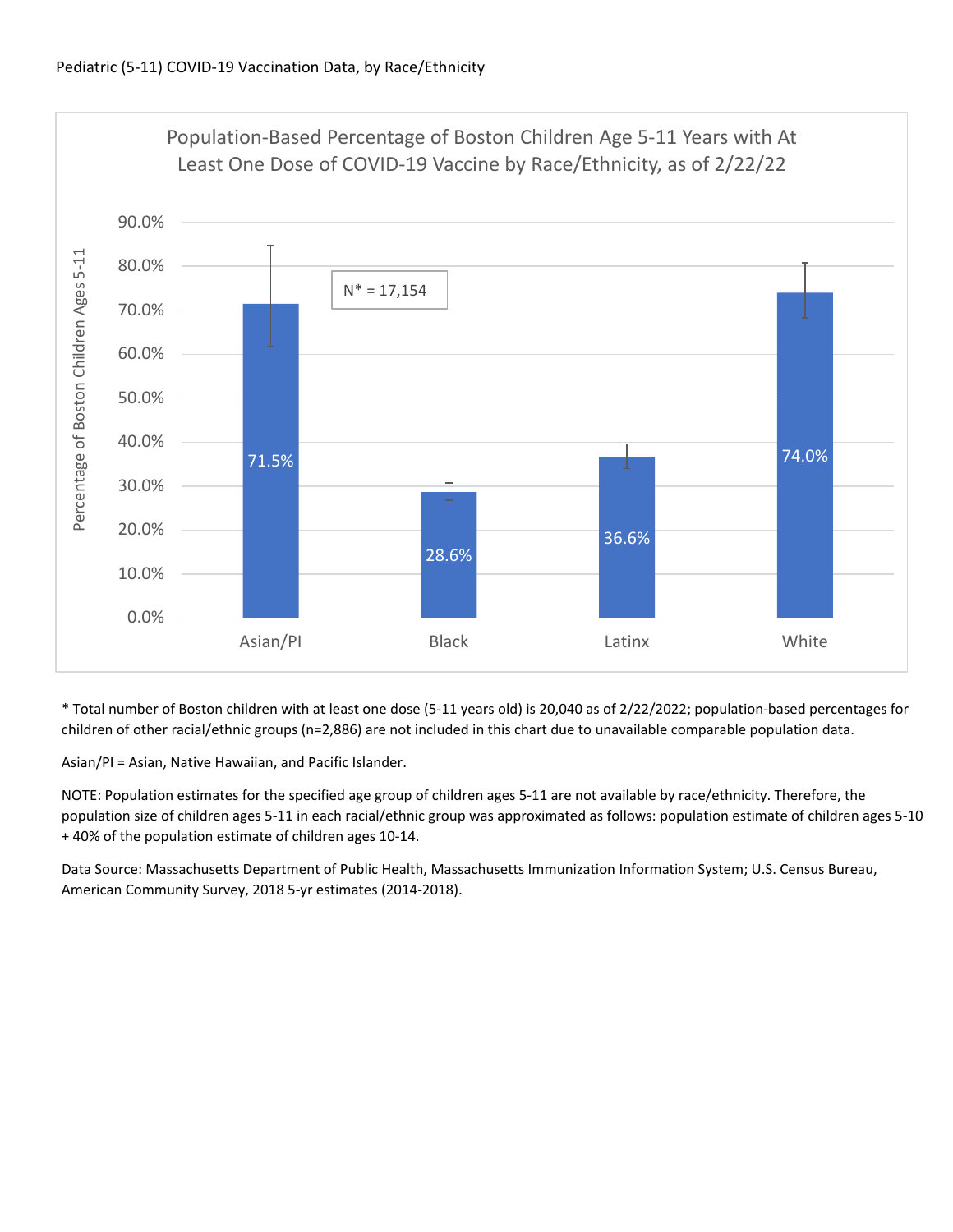

\* Total number of Boston children who are fully vaccinated (5‐11 years old) is 15,727 as of 2/22/2022; population‐based percentages for children of other racial/ethnic groups (n=2,150) are not included in this chart due to unavailable comparable population data.

Asian/PI = Asian, Native Hawaiian, and Pacific Islander.

NOTE: Population estimates for the specified age group of children ages 5‐11 are not available by race/ethnicity. Therefore, the population size of children ages 5‐11 in each racial/ethnic group was approximated as follows: population estimate of children ages 5‐10 + 40% of the population estimate of children ages 10‐14.

Data Source: Massachusetts Department of Public Health, Massachusetts Immunization Information System; U.S. Census Bureau, American Community Survey, 2018 5‐yr estimates (2014‐2018).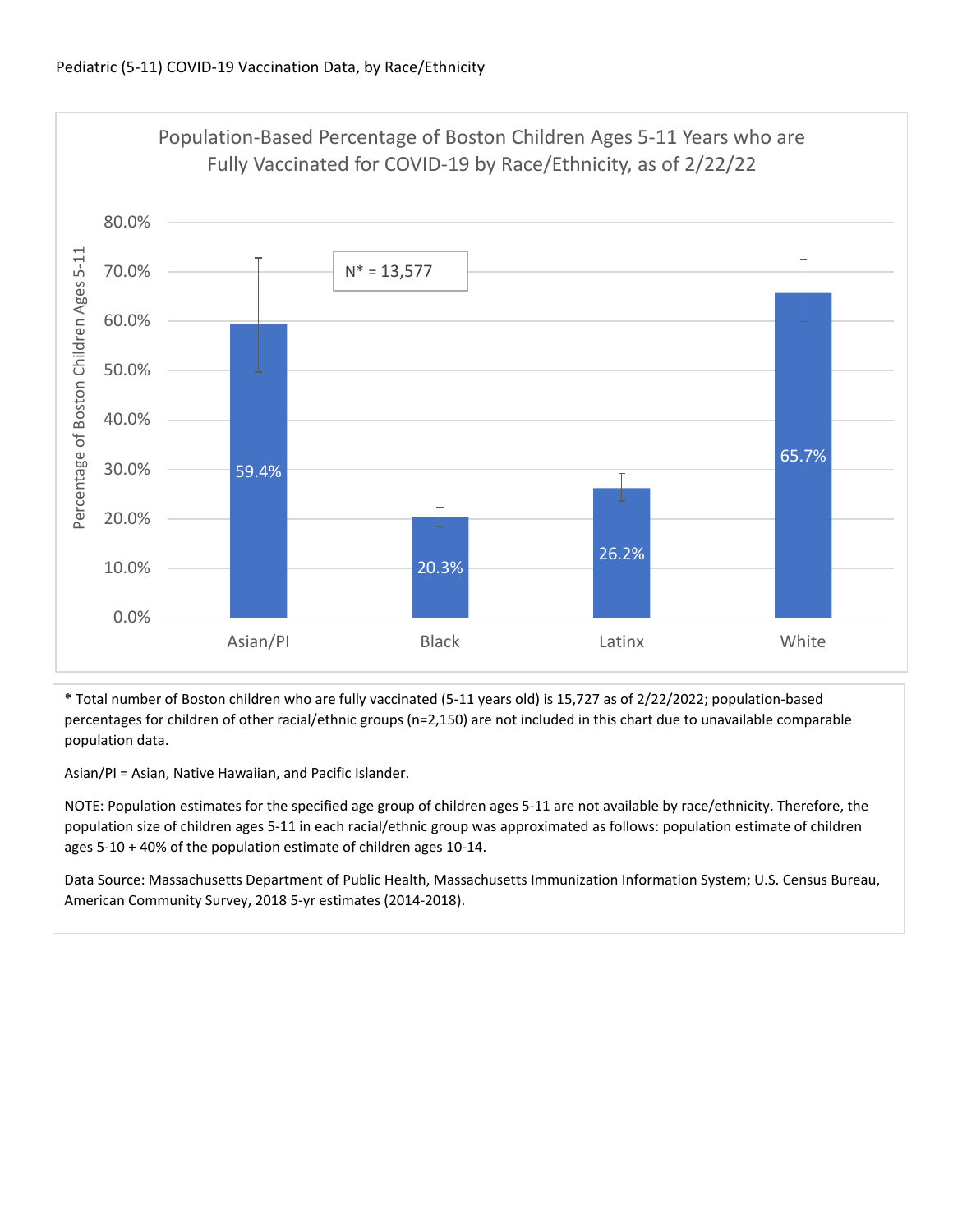| Boston Children Ages 5-11 Years with At Least One Dose of COVID-19 Vaccine by ZIP, as of 2/22/22 |            |       |                 |            |            |            |  |
|--------------------------------------------------------------------------------------------------|------------|-------|-----------------|------------|------------|------------|--|
|                                                                                                  | <b>ZIP</b> | Pop   | At Least 1 Dose |            |            |            |  |
| Neighborhood                                                                                     |            |       | Count           | % Estimate | 95% CI (L) | 95% CI (U) |  |
| BB/BH/DT/NE/WE                                                                                   | 02108      | $***$ | 111             | $\ast\ast$ | $***$      | $**$       |  |
| BB/BH/DT/NE/WE                                                                                   | 02109      | $***$ | 94              | $**$       | $**$       | $***$      |  |
| BB/BH/DT/NE/WE                                                                                   | 02110      | $***$ | 46              | $**$       | $**$       | $***$      |  |
| South End                                                                                        | 02111      | 424   | 348             | 82.1%      | 58.4%      | 100.0%     |  |
| BB/BH/DT/NE/WE                                                                                   | 02113      | 159   | 68              | 42.8%      | 30.3%      | 72.8%      |  |
| BB/BH/DT/NE/WE                                                                                   | 02114      | 341   | 276             | 80.9%      | 52.9%      | 100.0%     |  |
| Fenway                                                                                           | 02115      | 707   | 273             | 38.6%      | 28.3%      | 60.7%      |  |
| BB/BH/DT/NE/WE                                                                                   | 02116      | 502   | 537             | 99.9%      | 81.6%      | 100.0%     |  |
| South End                                                                                        | 02118      | 1,573 | 805             | 51.2%      | 41.1%      | 67.8%      |  |
| Roxbury                                                                                          | 02119      | 2,550 | 1,055           | 41.4%      | 35.2%      | 50.2%      |  |
| Roxbury                                                                                          | 02120      | 762   | 275             | 36.1%      | 28.0%      | 50.9%      |  |
| Dorchester 21-25                                                                                 | 02121      | 3,563 | 1,049           | 29.4%      | 25.8%      | 34.2%      |  |
| Dorchester 22-24                                                                                 | 02122      | 1792  | 870             | 48.5%      | 39.7%      | 62.5%      |  |
| Dorchester 22-24                                                                                 | 02124      | 4778  | 1,786           | 37.4%      | 32.8%      | 43.4%      |  |
| Dorchester 21-25                                                                                 | 02125      | 2192  | 992             | 45.3%      | 38.6%      | 54.8%      |  |
| Mattapan                                                                                         | 02126      | 2591  | 769             | 29.7%      | 25.1%      | 36.3%      |  |
| South Boston                                                                                     | 02127      | 1543  | 764             | 49.5%      | 42.2%      | 59.9%      |  |
| East Boston                                                                                      | 02128      | 3815  | 1,937           | 50.8%      | 45.2%      | 57.9%      |  |
| Charlestown                                                                                      | 02129      | 1265  | 943             | 74.5%      | 61.1%      | 95.5%      |  |
| Jamaica Plain                                                                                    | 02130      | 1848  | 1,506           | 81.5%      | 69.7%      | 98.1%      |  |
| Roslindale                                                                                       | 02131      | 2742  | 1,489           | 54.3%      | 47.0%      | 64.2%      |  |
| <b>West Roxbury</b>                                                                              | 02132      | 1519  | 1,253           | 82.5%      | 68.4%      | 100.0%     |  |
| Allston/Brighton                                                                                 | 02134      | 541   | 305             | 56.4%      | 39.8%      | 96.5%      |  |
| Allston/Brighton                                                                                 | 02135      | 1367  | 916             | 67.0%      | 54.7%      | 86.6%      |  |
| <b>Hyde Park</b>                                                                                 | 02136      | 3153  | 1,366           | 43.3%      | 37.1%      | 52.1%      |  |
| Allston/Brighton                                                                                 | 02163      | $***$ | $\ast$          | $***$      | $***$      | $**$       |  |
| BB/BH/DT/NE/WE                                                                                   | 02199      | $***$ | $\ast$          | $***$      | $***$      | $**$       |  |
| South Boston                                                                                     | 02210      | $***$ | 66              | $***$      | $***$      | $***$      |  |
| Fenway                                                                                           | 02215      | $***$ | 101             | $***$      | $***$      | $***$      |  |

BB/BH/DT/NE/WE = Back Bay/Beacon Hill/Downtown/North End/West End.

\* Value has been suppressed because the dose records number in the specified ZIP code area is less than 30.

\*\* Suppressed due to unstable population denominator estimates.

Data Sources: Massachusetts Department of Public Health, Massachusetts Immunization Information System; U.S. Census Bureau, American Community Survey, 2018 5‐yr estimates (2014‐2018).